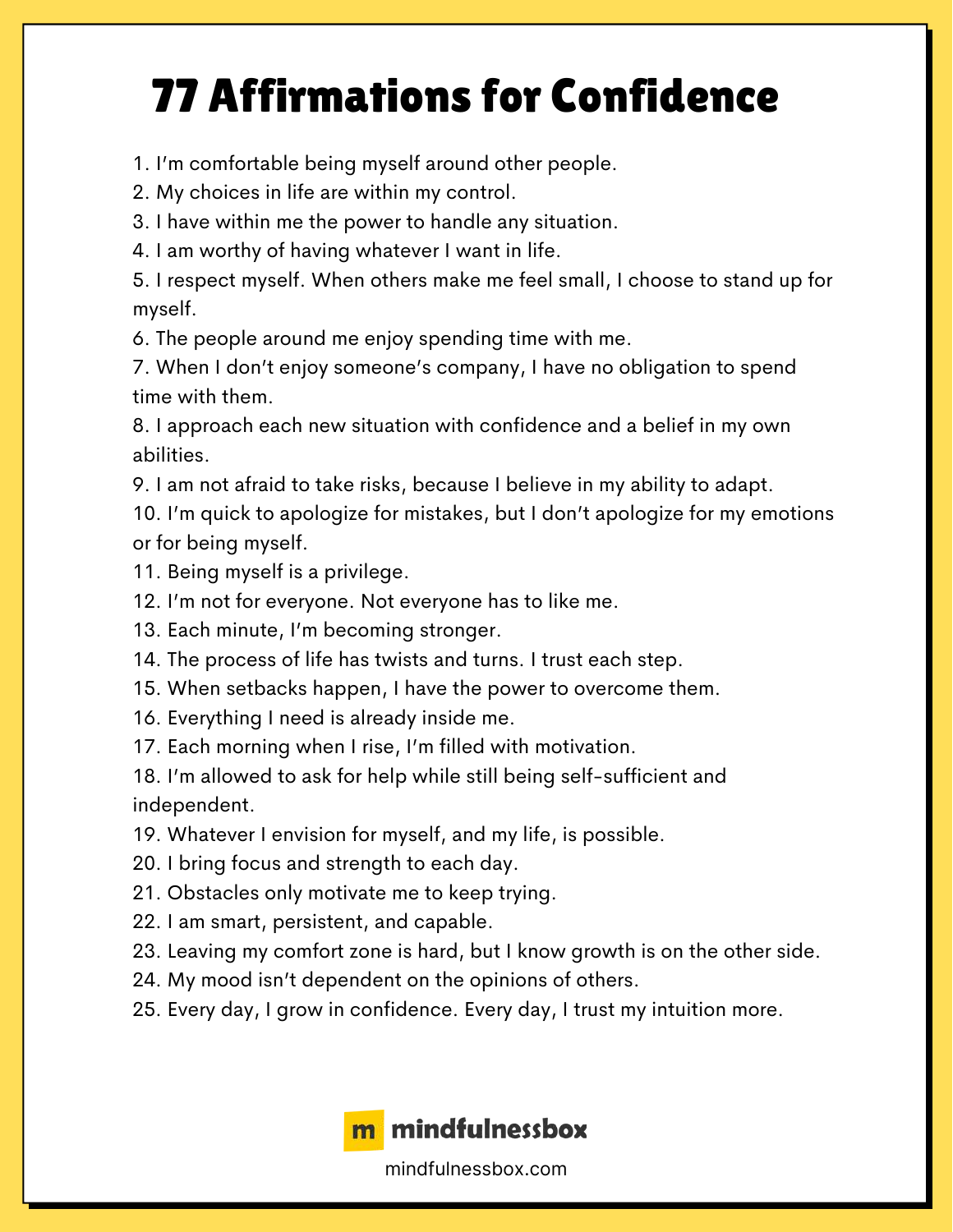## 77 Affirmations for Confidence

26. I'm grateful for everything that made me who I am today.

27. When I receive compliments, I accept them with gratitude.

28. My inner confidence is just waiting to be unleashed.

29. My intuition is strong. When I have an instinct about something, I listen.

30. As I inhale, confidence enters my body. As I exhale, fear exits my body.

31. My reserves of strength are endless.

32. The strength I have inside me is greater than I realize.

33. What sometimes seems hard for me to handle can, in fact, come easily.

34. I feel comfortable in my own body.

35. When I achieve difficult things, I become even more confident.

36. The things that make me "me," are entirely unique in this world.

37. Meeting other people and making friends comes naturally to me.

38. I choose to release my insecurities.

39. I choose to express the emotions I feel, rather than hide them.

40. Each day, I get closer to reaching my goals.

41. When I look back at the version of myself from a few years ago, I'm proud of how far I've come.

42. Success reverberates through every moment of my day.

43. I choose the goals I pursue, without influence from the expectations of others.

44. My confidence attracts people to me.

45. When difficulties arise in life, I am resilient.

46. I judge my own success by my dedication and willingness to keep putting in the work.

47. I am capable. When I set my mind to something, I can do it.

48. With practice and training, there is no skill I can't master.

49. As I get more confident in my abilities and comfortable in my own skin,

my fears of failure and judgment are fading away.

50. Validation from others doesn't matter to me. I only need validation from myself.



mindfulnessbox.com